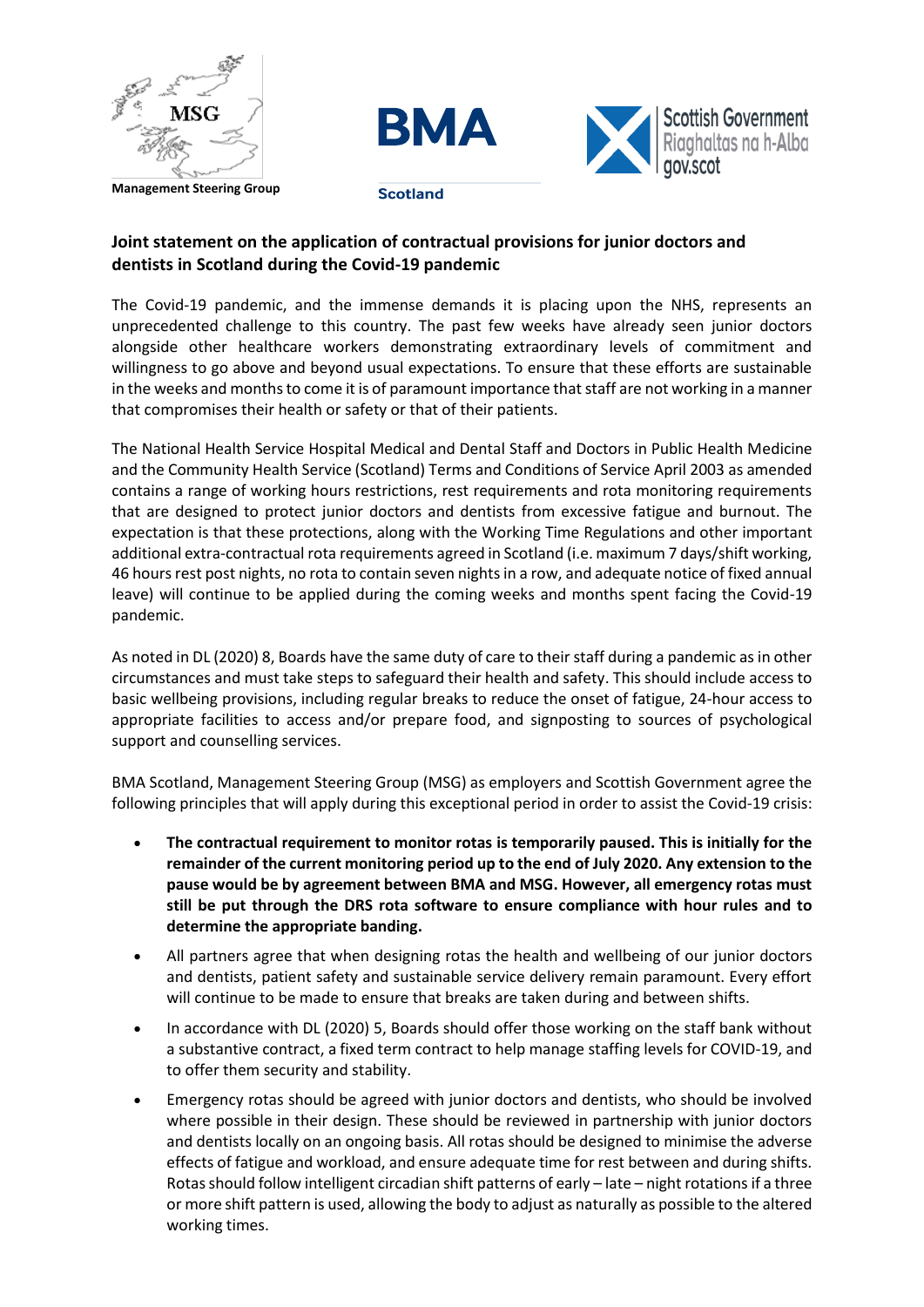- No individual will suffer financial detriment as a result of changes made to their pre-Covid-19 working pattern or by agreeing to be placed on a new emergency working pattern.
- Where working patterns may change the junior doctors on the rota will be paid the appropriate banding supplement for the emergency Covid-19 rota, if that is higher than the banding supplement that would attract to their pre-Covid-19 substantive rota. If the emergency rota banding is lower than their pre-Covid-19 substantive rota, then overall salary applicable to the usual pre-Covid-19 banding will be maintained for the duration of the emergency rota. Incremental credit and progression will continue to apply.
- Individual doctors may for a variety of reasons find themselves unable to work a particular rota or take on certain clinical responsibilities during the Covid-19 pandemic. These individual circumstances should be managed sensitively and on a case-by-case basis to identify and address any potential barriers and ensure that they can contribute as they are able.
- When a new or amended rota is implemented, any Less than Full Time (LTFT) doctor or dentist and those with reasonable adjustments in place must have their existing status protected unless they agree otherwise. There should be no discrimination during this period toward junior doctors and dentists whatever decision they choose to make, nor should choices made during this time prejudice future applications for LTFT or reasonable adjustments. Applications for LTFT will remain open, although at the present time NES will only look favourably on those applications that fall into category 1.

See link: [https://www.msg.scot.nhs.uk/wp](https://www.msg.scot.nhs.uk/wp-content/uploads/Circulars/PCS)[content/uploads/Circulars/PCS's/PCS%20Publications%20DD/PCS2005\(DD\)07.pdf](https://www.msg.scot.nhs.uk/wp-content/uploads/Circulars/PCS)

- Boards must ensure that all junior doctors and dentists are paid without unreasonable delay for any additional work they are asked to undertake beyond their scheduled rostered hours, that they are made fully aware of the local arrangements for claiming such payment and that they are encouraged to do so. Such additional work should be paid at the internal locum rates set out in the TCS.
- If an LTFT doctor or dentist agrees to offer additional hours, they may choose to do this either on an ad-hoc basis or by voluntarily increasing their proportion of full-time equivalent and any change should be reflected in revised pay arrangements.
- Some junior doctors and dentists who currently work non-resident on-call (NROC) rotas may temporarily convert to a full shift pattern, depending on local needs. Others may be asked to remain at home on 'standby', also known as being 'shadow rostered', in order to minimise staff exposure but provide availability to cover absence. This means that they may have to be available to attend their place of work at short notice. Such hours on 'standby' should be reflected accurately as being non-resident on-call in any working pattern when calculating the banding supplement for the new rota. If the doctor is still required to attend on site for handover, it may be appropriate to use hybrid arrangements, e.g. to have a short full shift to cover handover prior to the beginning or at the end of an on-call period.
- For those who need to attend on site, or are acting as "floaters" between areas of the hospital in response to clinical activity, it is likely to be more appropriate to roster these periods as Full Shift (or Partial Shift for low intensity periods where doctors require to be resident). This may also be necessary for doctors who are on standby, but whose call out distance is sufficiently short that it is not practicable for them to remain on standby from home (e.g. call out time of 20 minutes maximum, when doctors home address is 30 minutes away, or they may be required to attend at more than one site when on standby).
- Boards should continue to consider annual leave requests, as staff rest and recuperation at a time of the pandemic is vital. Any move to cancel pre-booked leave must be very carefully considered as part of emergency preparedness planning, and all other avenues should be explored with the individual junior doctor or dentist before such a decision is taken. As the response to Covid-19 changes and develops, rotas should be reviewed and constructed in a manner which ensures that junior doctors are able to use their annual leave to the greatest extent possible prior to the August rotation, subject to the needs of the service.